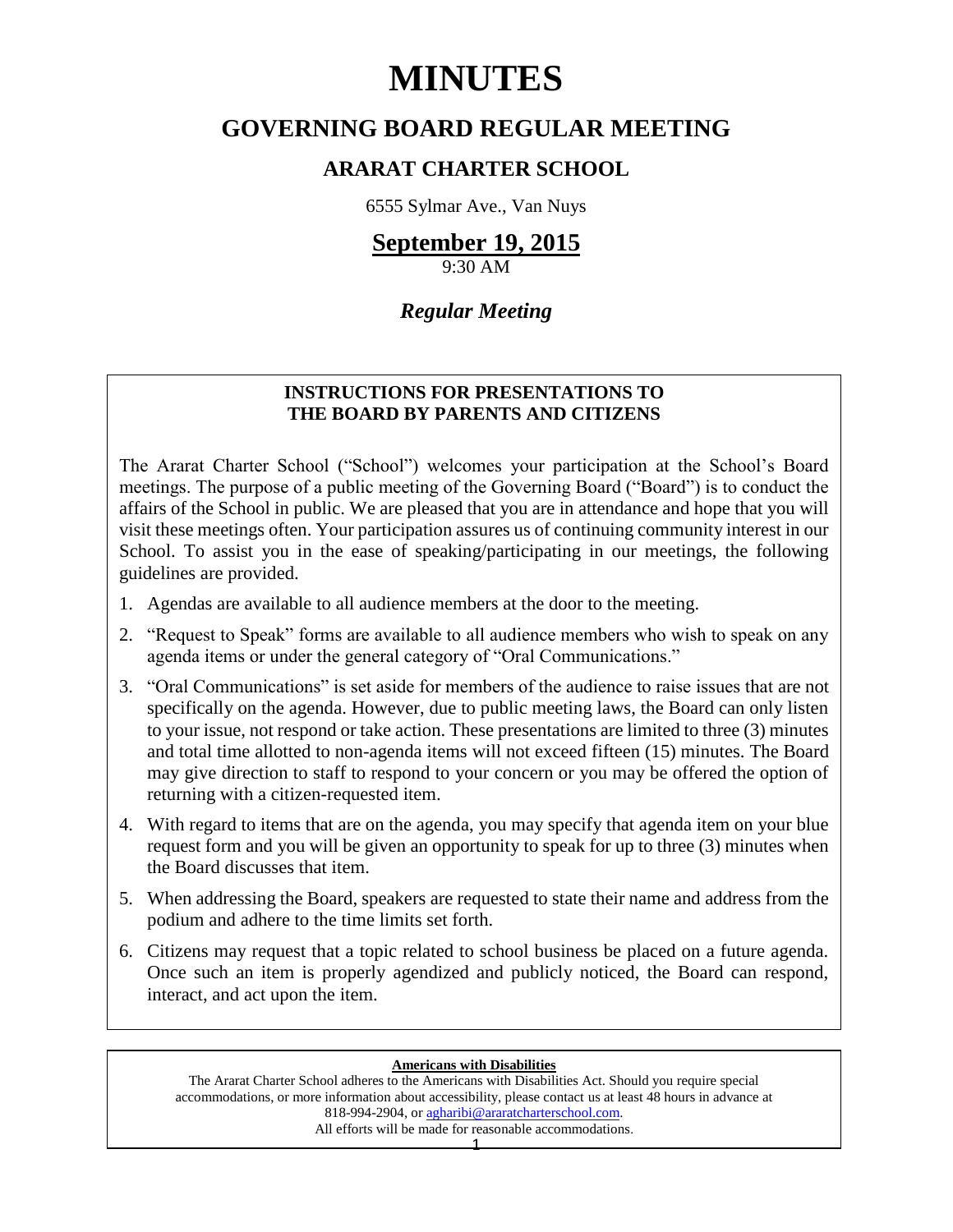# **I. OPEN SESSION**

# **A. CALL TO ORDER:**

Meeting was called to order by Board Secretary, Dr. Silva Karayan at 9:38 am.

# **B. ROLL CALL**

|                      | <b>FIESEII</b> | Adselit |
|----------------------|----------------|---------|
| Shakeh Avakian       |                |         |
| Lorena Gonzalez      |                |         |
| Marlena Gonzalez     |                |         |
| John Henderson       |                |         |
| Sylva Karayan        |                |         |
| Berjouhi Koukeyan    |                |         |
| Hermine Mahseredjian |                |         |
| Aret Oz              |                |         |
| Mayra Perez          |                |         |
|                      |                |         |

# **C. APPROVAL OF MINUTES OF BOARD MEETING OF AUGUST 15, 2015**

The minutes of August 15, 2015 was approved unanimously.

Moved by: Mr. Henderson Seconded by: Mrs. Avakian Vote: Approved Unanimously

# **II. COMMUNICATIONS**

# **A. ORAL COMMUNICATIONS:**

*Non-agenda items: no individual presentation shall be for more than three (3) minutes and the total time for this purpose shall not exceed fifteen (15) minutes. Ordinarily, Board members will not respond to presentations and no action can be taken. However, the Board may give direction to staff following a presentation.*

Present Absent

Dr. Karayan introduced the new Governing Board Member, Ms. Marlena Gonzalez

# **B. FOR INFORMATION: CHAIRPERSON'S REPORT**. (Attachment)

- **1. Appointment of New Board Member Marlena Gonzales:** Dr. Karayan reported on behalf of Board's Chairperson that at its August 15 meeting, the Governing Board appointed Ms. Marlena Gonzalez as a Governing Board member for a three year term. She will assume her membership on the Board effective September 2015. Ms. Gonzalez has a twelve year teaching experience at the elementary level and is currently employed by LAUSD.
- **2. Update Regarding the Leasing/Purchasing and Financing a Facility:** At the May Board meeting, the board took action to secure reference check on Red Hook Capital Partners and asked board member John Henderson to establish contact with Red Hook. The reference check was positive ad Mr. Henderson has talked with Craig Underwood of Red Hook. It was determined that no cost will be incurred on the part of the school until such time that a location is found. At this meeting, the Board will take a look at the Memorandum of Understanding as prepared by Red Hook. This memorandum was reviewed by our attorney and signed by Red Hook Capital Partners. Mr. Villela and Mr. Henderson will provide the update on the status of the search of a location.
- **3. Salary Payments on the Basis of 10 Months vs 12 Months:** At the request of the Board, the board chairperson, Dr. Berjouhi Koukeyan looked into the possibility of paying teachers on 12 month basis vs. 10 month, which is the current practice. One of the options gives the employee the opportunity to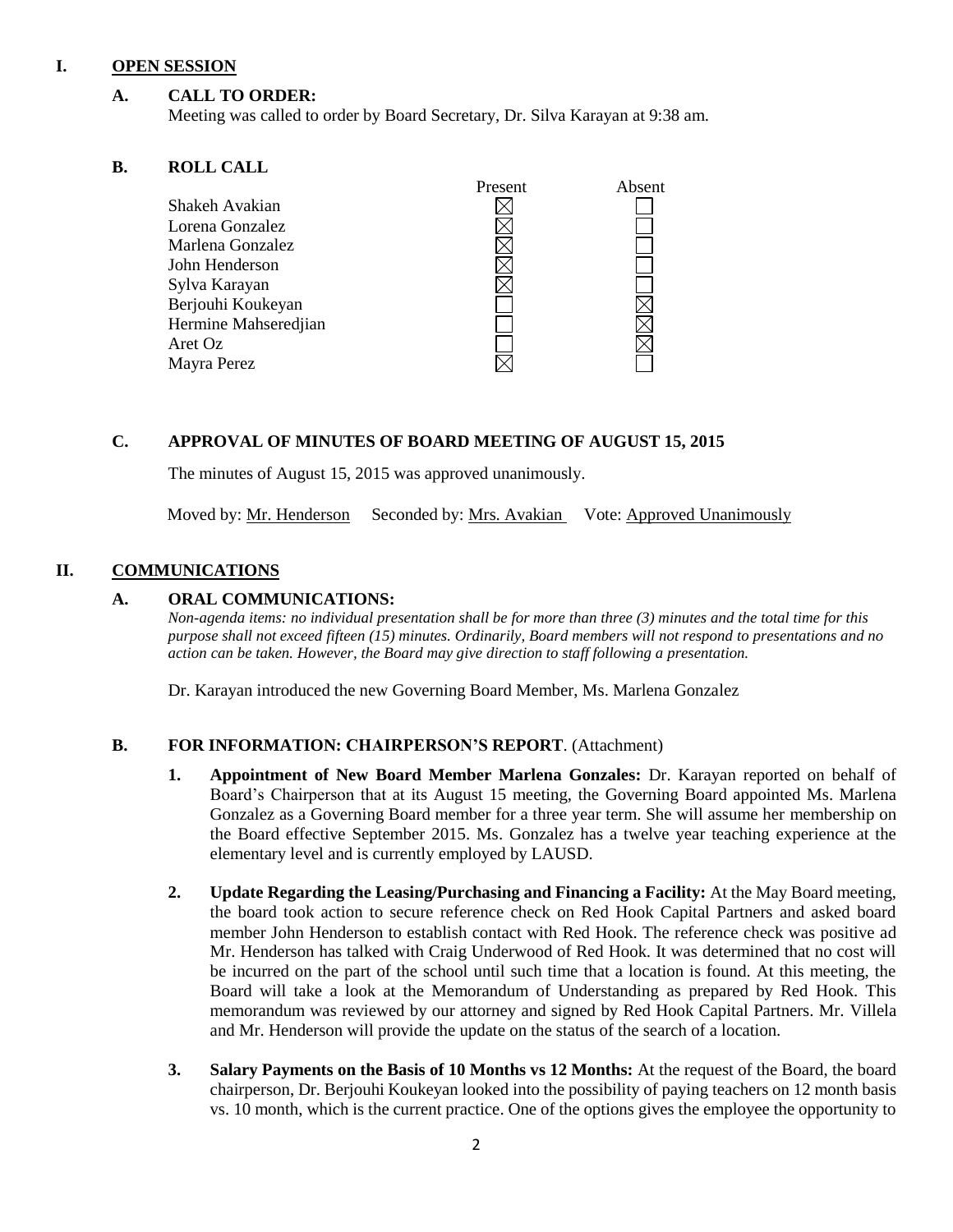voluntarily withhold a certain amount of money each month and receive 2 checks during the summer for the 187 days already worked. The board discussed the ramifications and decided to give the certificated employees the option of having their salary paid over 12 months. Mr. Villela will provide an update on this option.

**4. Update on WASC Accreditation:** The school has started the process of seeking full WASC accreditation. The process requires that the school complete a complete Self-study with the full participation of the faculty and submit a proposal to the Western Association of School and Colleges for full accreditation. The self-study report must be fully aligned with the charter petition. The staff started working on the process during the 2014-15 school year and is ready to complete the report during the months of July and August. The first draft of the self-study was reviewed by the teachers on the 8/19 Staff development day. The teachers were given the opportunity to give feedback regarding the findings of each chapter and made recommendations for revisions. The draft of the Self –study will be on the board agenda at the September board meeting for board approval, to be submitted to WASC at the end of September. The WASC visit is scheduled for the month of November. The validation visit will last for three days and a recommendation will be submitted to the WASC board.

The school is getting ready to submit the WASC Focus on Learning Report for accreditation on October 5, 2015. WASC, the Western Association of Schools and Colleges, is an organization recognized by the U.S. Department of Education that conducts reviews of schools, both public and private, from kindergarten through senior college levels. Accreditation is a voluntary system of selfregulation developed to evaluate overall educational quality and effectiveness. The primary goals of WASC, as taken from their website, are to:

- Promote institutional engagement with issues of education effectiveness and student learning
- Develop a culture of evidence that informs decision-making
- Foster active interchange among public and independent institutions

The WASC Visiting Team will visit the school to conduct its review on November  $16 - 18$ . This accreditation review enables us to ensure that we continue to provide the highest quality education to our students and maintain our commitment to provide a school of choice to our community.

# **C. FOR INFORMATION: PRINCIPAL'S REPORT.** (Attachment)

*This is a presentation of information that has occurred since the previous Board meeting. (Per attached report)*

# **1. Update on Calendar of Events**

- Back to School Night, September 10 , 2015
- Book Fair, September 8 thru September 11, 2015
- Fall Picture Day, Monday September 24, 2015
- Parent Involvement Committee, Friday September 25, 2015
- **2. Update on School Activities:** No Updates

# **3. Update on School Programs - CELDT & BINL testing, Intervention**

- **CELDT Testing Update September 3 thru 25,** the purposes of the CELDT are the following:
	- a) To identify students who are limited English proficient (LEP)
	- b) To determine the level of English language proficiency of LEP students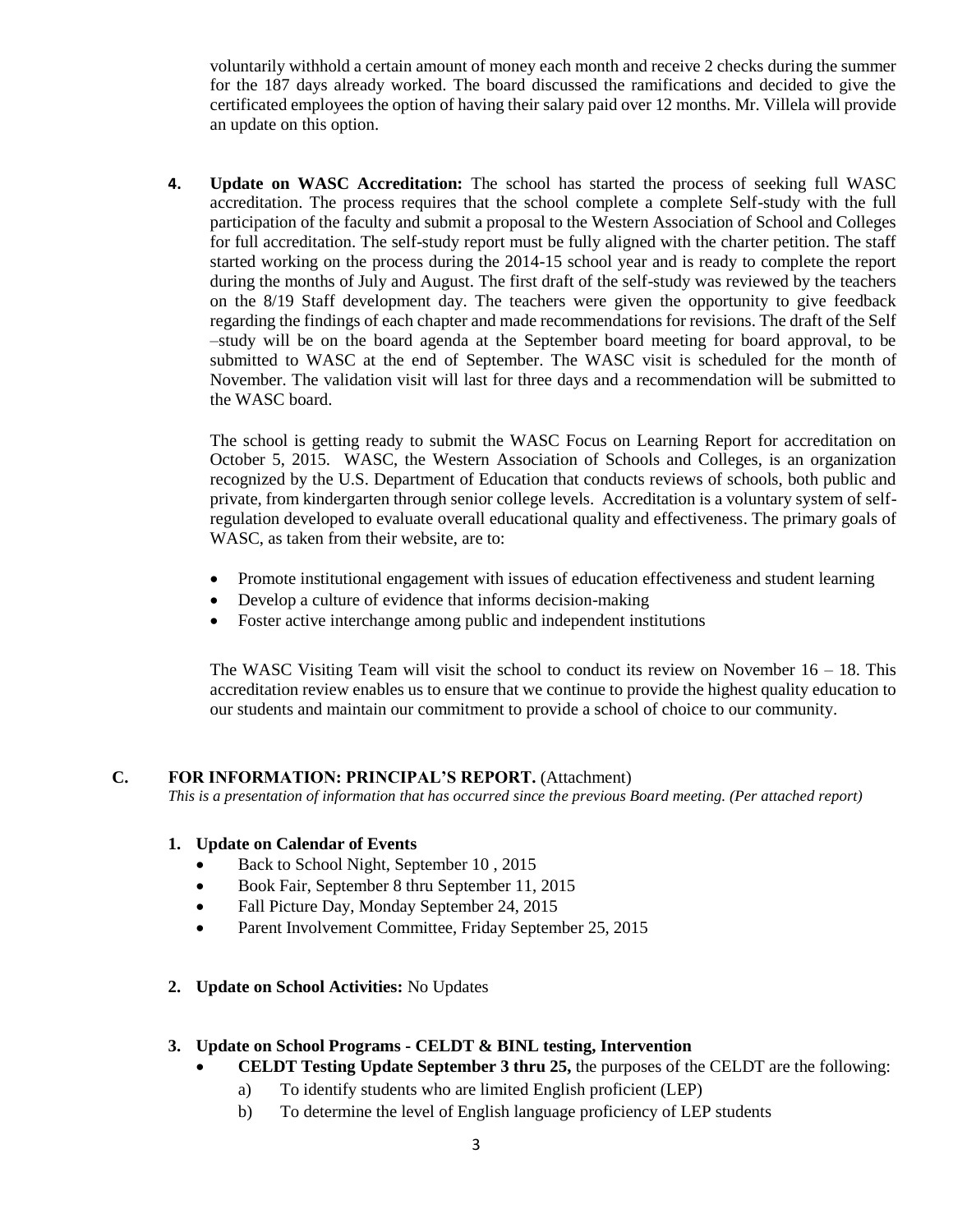c) To assess the progress of LEP students in acquiring the skills of listening, reading, speaking, and writing in English

State law (Education Code sections 313 and 60810) and federal laws (Titles I and III of the Elementary and Secondary Education Act [ESEA]) require that local educational agencies (LEAs) administer a state test of English language proficiency and develop Annual Measurable Achievement Objectives (AMAOs) for: (1) newly enrolled students whose primary language is not English, as an initial assessment, and (2) students who are English learners, as an annual assessment. For California's public school students, this test is the California English Language Development Test (CELDT).

# **BINL Testing**

The Basic Inventory of Natural Languages (BINL) is a measure of oral language proficiency in English (as well as in 32 other languages) for students in grades K-12. It can be used for placement and the determination of language dominance. Test-taking skills are unnecessary for the examinee, since oral language is elicited through the use of large photographic posters. These posters depict scenes from a variety of cultures which can be discussed without reference to cultural specifics. Testing is done individually and takes ten minutes. There are two scoring options: Counting the number of target language words per sentence or calculating a score for linguistic complexity based on a point system. The latter can be done on a computer program if desired. For each grade level, scores are classified as Non-English Speaking, Limited-English Speaking, Fluent English Speaking, and Proficient English Speaking. Claims of validity are based on theoretical arguments about the nature of language rather than on statistical research. Estimates of reliability are not part of the EAC East collection.

- **Intervention** The first session will start on both campuses on September 23 for students are struggling to meet grade level standards.
- **BIC** Mr. Villela is awaiting the response from LAUSD Food Services in regards to the cost of this program. More update will follow.
- **4. Update on Enrollment –** Current enrollment is as follows:

| K            | 26  |  |
|--------------|-----|--|
| 1            | 52  |  |
| 2            | 54  |  |
| 3            | 54  |  |
| 4            | 76  |  |
| 5            | 78  |  |
| <b>Total</b> | 340 |  |

- **5. Update on Audits, Review, & Mandated Reporting**
	- **DVR - Data Validation Review:** In the past, DVRs were conducted centrally and focused on 2 local districts each year (out of the 8 that we used to have when the process was set up), which meant all the schools in a particular local district only had to go through the DVR process once every 4 years. With the current reorganization each of the 6 local districts will conduct their own DVRs (about 25% of their schools per year including charters) - because of this, some schools in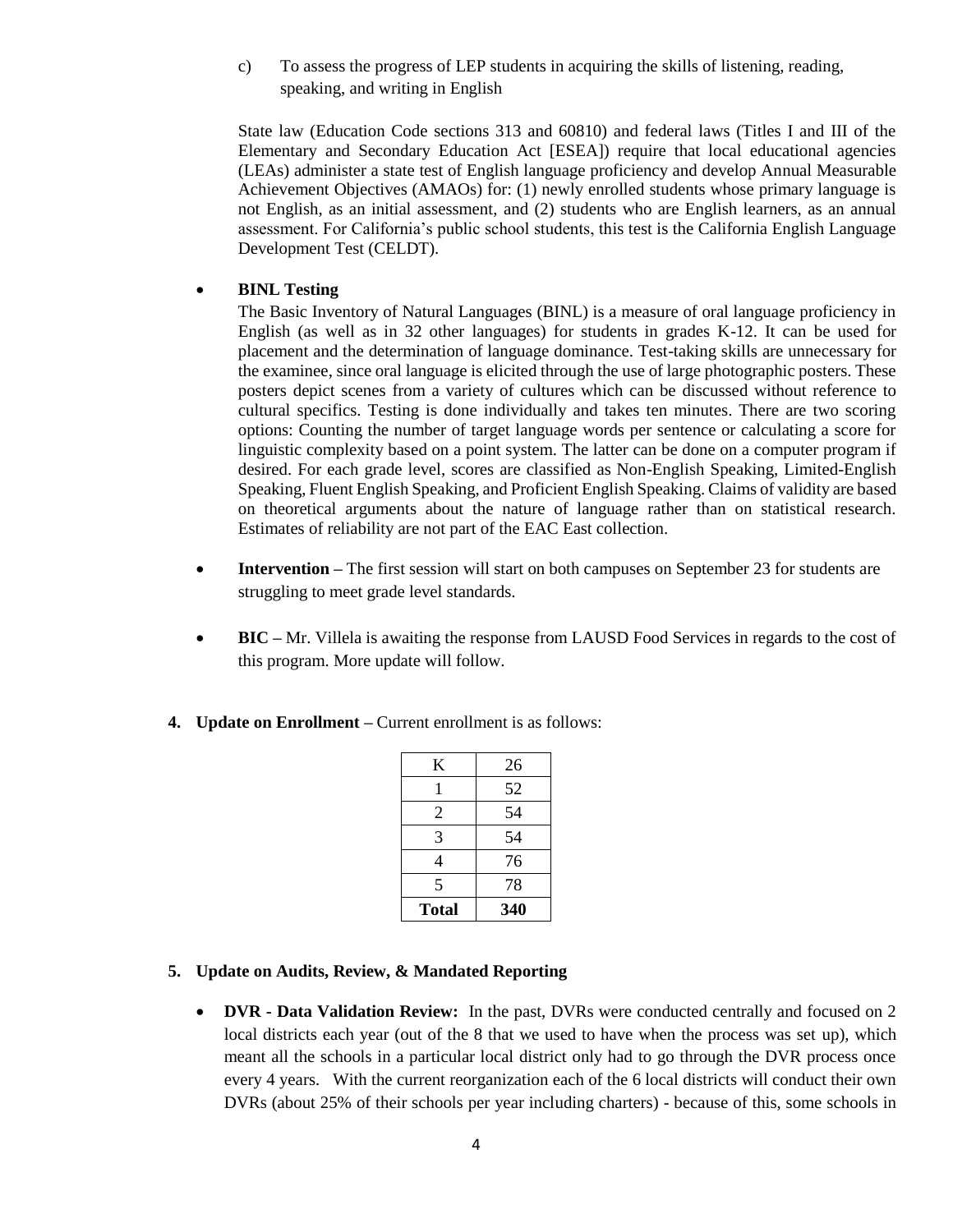the local districts that just had a DVR visit in the last year or two will have another DVR visit before 4 years pass.

The new DVR process has also changed the way that schools are selected for a DVR visit. The criteria for the selection of DVR schools is now based on support needed in specific targeted outcomes such as IEP Timelines and % of Service Delivery. End of year (2014-2015) Welligent Administrator Reports provided the data used for the selection of schools to receive a DVR visit this year; furthermore, if schools do not improve in these targeted areas after the DVR visit, the schools could potentially be supported next year with another DVR

- **Wilkinson-** The audit is pending some additional documents. School is providing the requested files.
- **MiSiS** Data upload has been put to a halt. LAUSD data team is exploring the possibility of exporting data from CALPADS into the MiSIS system
- **CALPADS** Fall report to be submitted in October. This report mainly contains student demographic information such as language classification, parent education level.
- **Attendance-** No update
- **6. Update on Facilities:** No Update

# **D. FOR INFORMATION: FINANCIAL REPORT**

*This is an update from what has transpired since the last board meeting.*

- **1. Budget to Date Update.** Budget to date update and report from Edtec. The following budget items were reported:
	- State Budget Update
	- 2015/16 Forecast Update
	- **Financial Summary**
	- Revenue Forecast Changes
	- Expenses Forecast Changes
	- Cash Flow Forecast
	- **Balance Sheet Summary**
	- **Exhibits**
	- Check Registers–July  $&$  August
	- Budget vs. Actual Detail

# **State Budget Update**

Final June State Budget approval included slightly lower LCFF implementation rate, one-time funding for schools, and revised SB740 eligibility

# **LCFF Rate Decrease**

Final gap closure percentage of 51.52% vs. May Revise rate of 53% **One-time mandated cost reimbursement / mandated block grant funding** \$528 per Prior Year ADA –unrestricted funds, intended to cover professional development, new teacher training, and Common Core implementation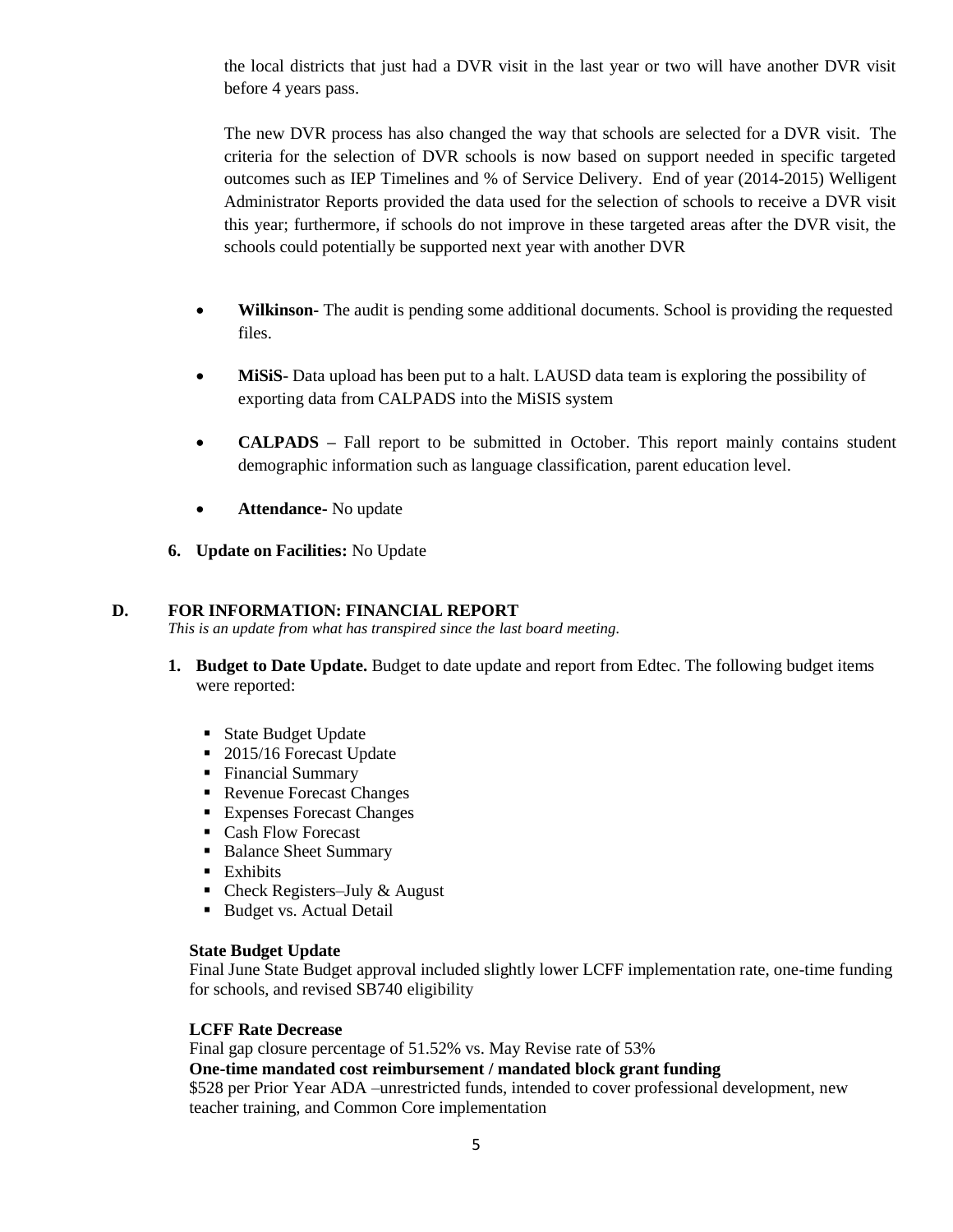Not in approved budget -increase of \$193K to forecast

#### **Professional development funds**

Increase of \$500 million in one-time Prop. 98 general fund for educator support. Funding will be allocated per FY15 certificated staff -official amount is still being determined by the fiscal division of CDE

#### **SB740 update**

Eligibility for SB740 grant lowered to 55% (from previous threshold of 70%) Not applicable for Prop 39 facilities, but does make funds more accessible if in the future ACS leases a private facility

Ararat's forecasted operating income has increased by \$134K compared to the Approved Budget

### **Revenue Forecast**

Revenue Forecast increased by \$148K to \$3.5M

#### **General Purpose**

\$63K decrease LCFF recalculated using most recent FCMAT calculator assumptions

### **Federal Funding**

•\$10K increase •Federal Sped revenue decreased \$10K due to lower rate •Title I-III funding increase \$20K based on preliminary entitlement schedules

### **Other State Funding**

\$202K increase State Sped revenue increase \$2K due to increase rate State Lottery Revenue increased \$6K due to increased rate assumption Added one-time discretionary funding of \$528 per ADA, a total of \$193K

#### **Local Revenues & Fundraising**

No change

**Expense Forecast** Expense Forecast increased by \$14K to \$3.1M

**Compensation & Benefits** \$27K increase Added teacher hourly pay and stipends that were left out of budget in error

**Books & Supplies** No change

# **Services & Operating**

Decreased \$17k Special Education Encroachment fee contribution rate lower than anticipated. **Capital Outlay** Increased \$4k Added depreciation expense of capitalized equipment. **Cash Flow Forecast** Cash balances forecasted to remain above \$1.6M all year. Total Cash balances at August 31stwere \$1,664,840 as follows: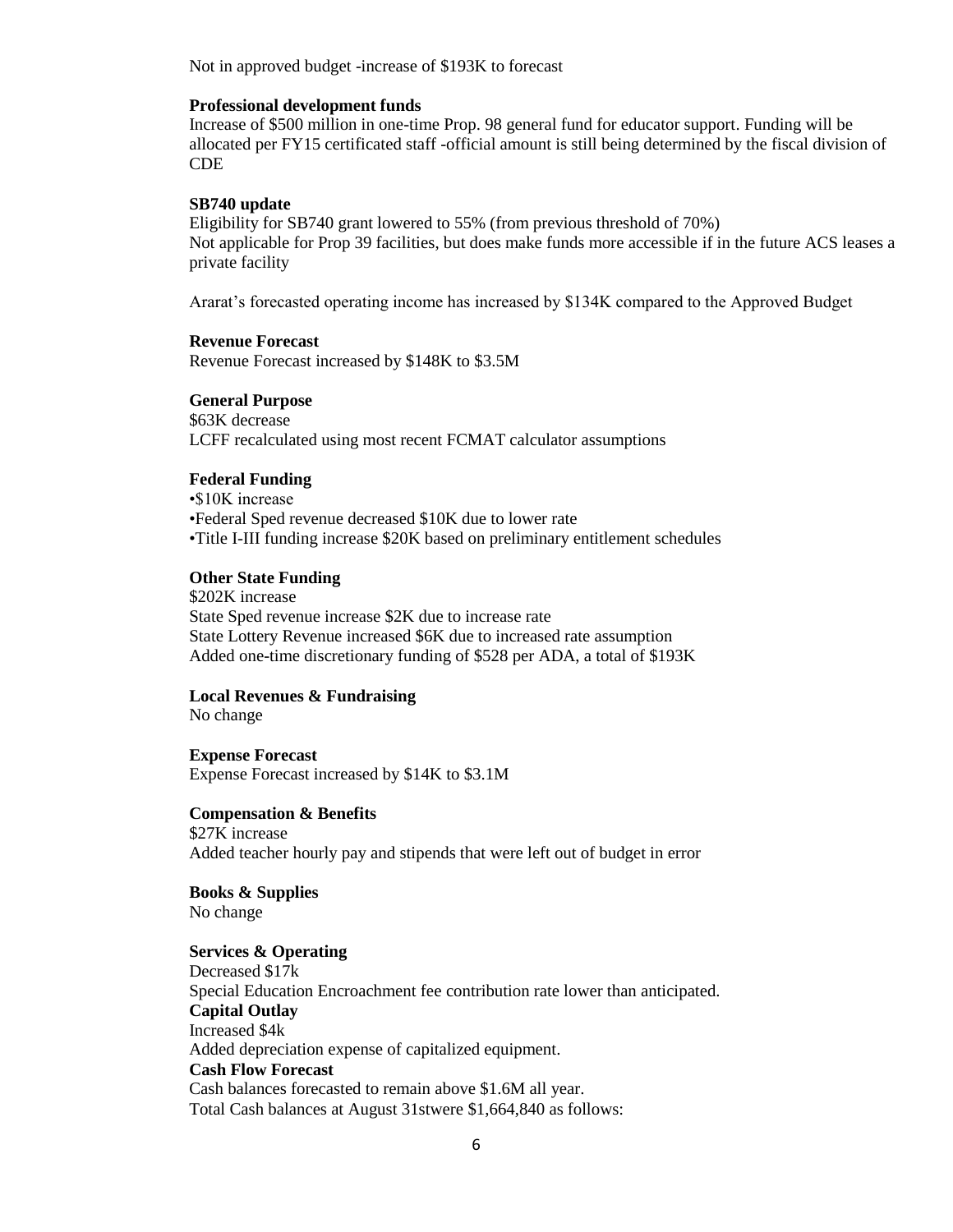Checking -\$1,064,406 Savings -\$600,434

# **III. CONSENT AGENDA ITEMS**

*All matters listed under the consent agenda are considered by the Board to be routine and will be approved/enacted by the Board in one motion in the form listed below. Unless specifically requested by a Board member for further discussion or removed from the agenda, there will be no discussion of these items prior to the Board votes on them. The Principal recommends approval of all consent agenda items.*

**None**

# **IV. ACTION ITEMS**

# **A. Approval is Requested for the Purchase of 15 Two-Way Radios for the Amount of \$4904.84** The Board would like to see three different quotes prior to approving this purchase.

# **Recommend approval**

 Motion by: Seconded by: Vote: Not Approved

#### **B. Approval is Requested for WASC Self-Study Report.**

#### **Recommend approval**

 Motion by: Mr. Henderson Seconded by: Mrs. Gonzalez Vote: Approved Unanimously

#### **C. Approval is Requested for Contracting Adam Bruno as a School Counselor**

This action item is being approved conditionally until a more permanent and cohesive solution is found in regards to SPED vendors.

#### **Recommend approval**

 Motion by: Mrs. Avakian Seconded by: Mrs. Gonzalez Vote: Approved Unanimously

#### **D. Approval is Requested for Contracting the Aptus Group as SPED Service Provider**

This action item is approved as long as the cost remains under \$ 200 per month. Board would like to investigate this topic further

#### **Recommend approval**

 Motion by: Mr. Henderson Seconded by: Dr. Perez Vote: Approved Unanimously

# **V. INFORMATION ITEMS**/**POSSIBLE ACTION:**

**A. Schools share of Co-Location Computer Lab Intrusion Alarm Installation for \$1300:** The Board would like to inquire more detail to ensure this action will not be against the FUA.